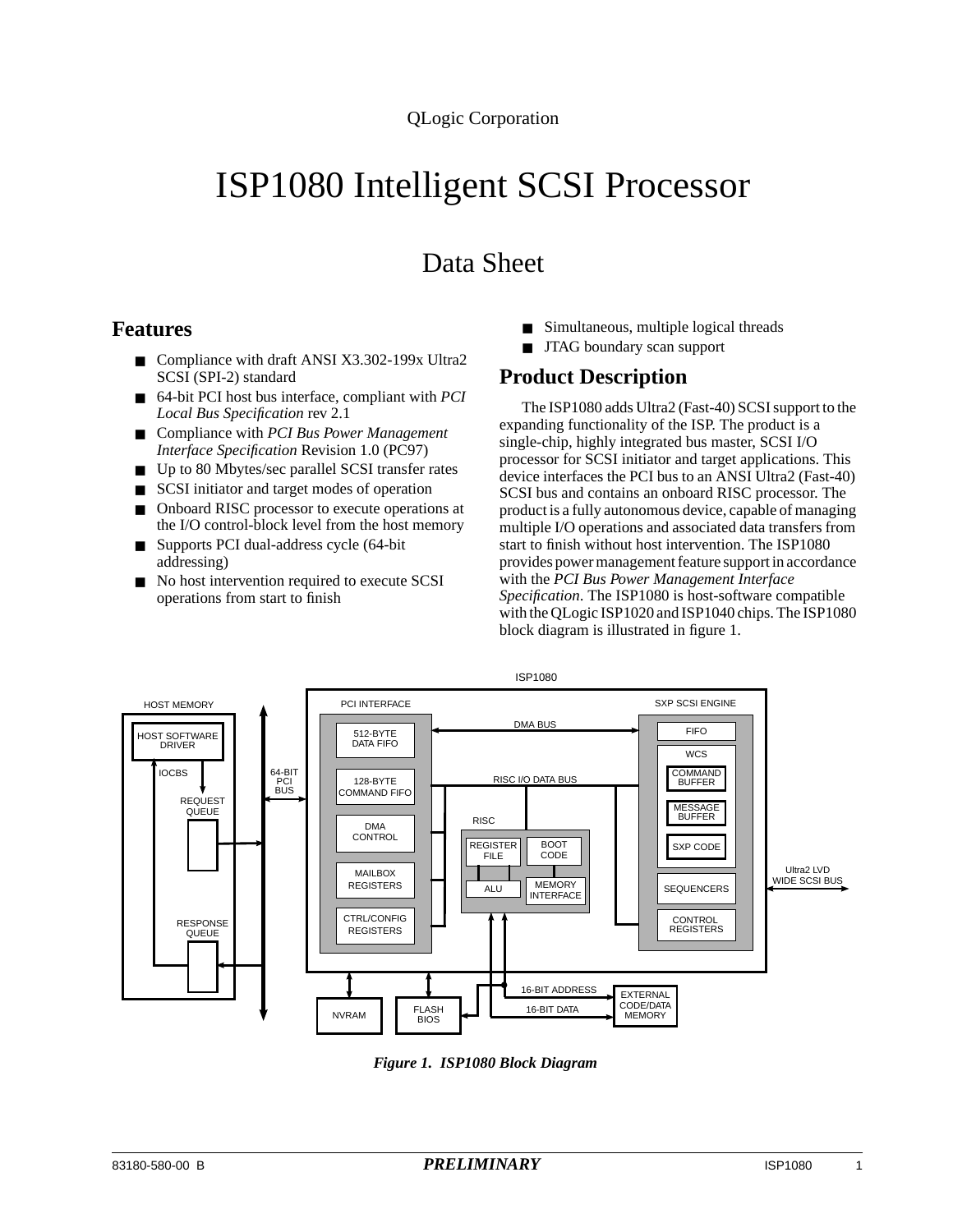#### **ISP Initiator and Target Firmware**

The ISP1080 firmware implements a cooperative, multitasking host adapter that provides the host system with complete SCSI command and data transport capabilities, thus freeing the host system from the demands of the SCSI bus protocol. The firmware provides two interfaces to the host system: the command interface and the SCSI transport interface. The single-threaded command interface facilitates debugging, configuration, and error recovery, while the multithreaded SCSI transport interface maximizes use of the SCSI and host buses. The ISP1080 can switch between initiator and target modes.

#### **Software Drivers**

BIOS firmware is available for the ISP1080. Software drivers are available for the following operating systems:

- AIX
- $\blacksquare$  I<sub>2</sub>O
- DOS/Windows
- Novell NetWare
- $\blacksquare$  OS/2
- SCO UNIX
- UnixWare
- Windows 95
- Windows NT

#### **Subsystem Organization**

To maximize I/O throughput and improve host and SCSI bus utilization, the ISP1080 incorporates a high-speed proprietary RISC processor; an intelligent SCSI bus controller (SCSI executive processor [SXP]); and a host bus, dual-channel, first-party DMA controller. The SCSI bus controller and the host bus DMA controller operate independently and concurrently under the control of the onboard RISC processor for maximum system performance. The ISP1080 RISC interface requires external program data memory.

The complete I/O subsystem solution including the ISP1080 and associated supporting memory devices is shown in figure 2.



### **Interfaces**

The ISP1080 interfaces consist of the PCI bus interface, SCSI interface, RISC interface, BIOS PROM interface, and NVRAM interface. Pins that support these interfaces and other chip operations are shown in figure 3.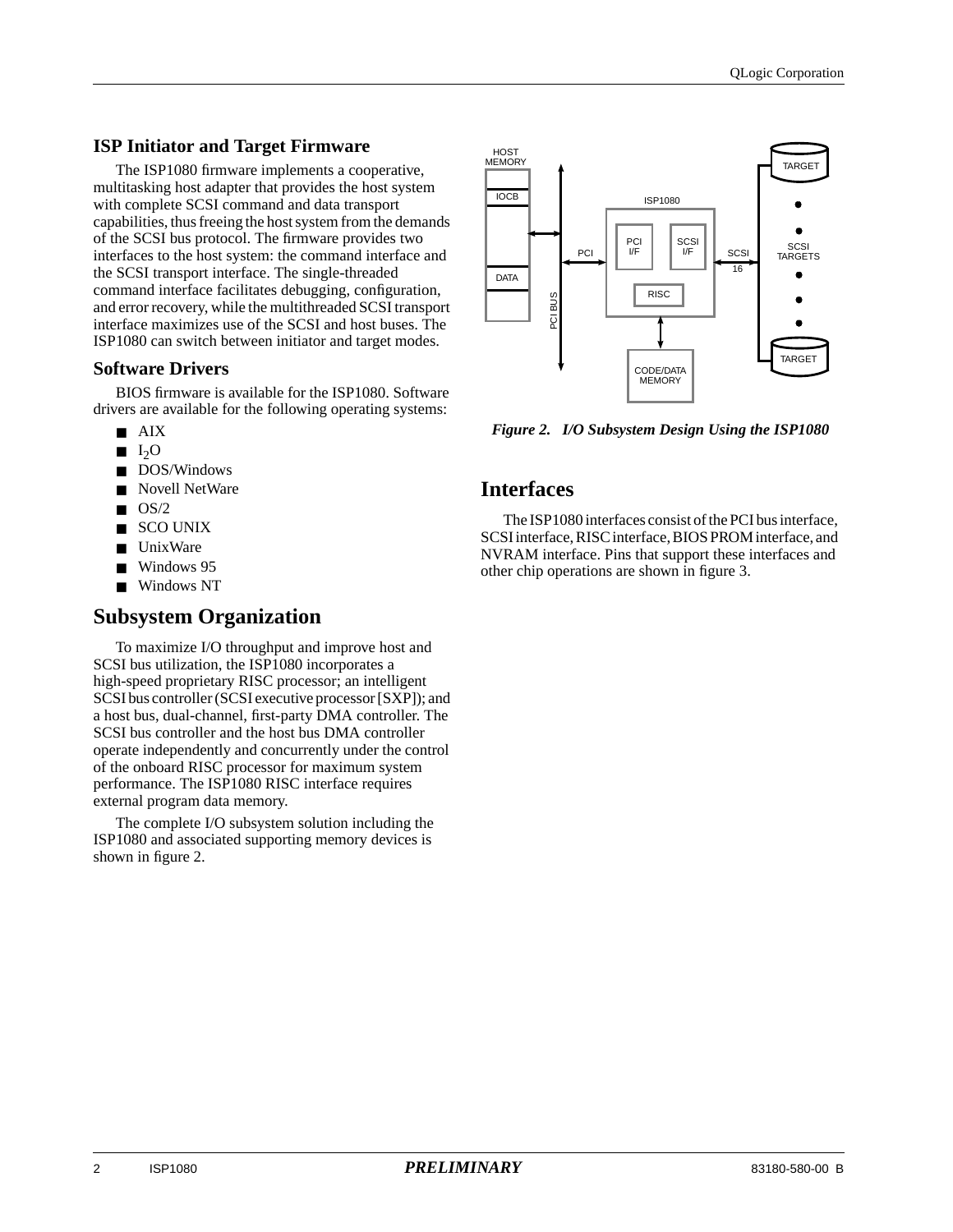|                             |                | <b>ISP1080</b> |                                |                        |
|-----------------------------|----------------|----------------|--------------------------------|------------------------|
| <b>FLASH BIOS</b>           | PDATA7-0       |                | ACK, ACK                       | <b>SCSI INTERFACE</b>  |
|                             | <b>FLASHCS</b> |                | ATN, ATN                       |                        |
|                             | <b>FLASHOE</b> |                | BSY, BSY                       |                        |
|                             | <b>FLASHWR</b> |                | $C/D$ , $\overline{C/D}$       |                        |
|                             |                |                | <b>DIFFSENS</b>                |                        |
|                             |                |                | I/O, I/O                       |                        |
|                             |                |                | MSG, MSG                       |                        |
| <b>RISC</b>                 | RADDR15-0      |                | REQ, REQ                       |                        |
| <b>INTERFACE</b>            | <b>ECS3-0</b>  |                | RST, RST                       |                        |
|                             | <b>EXTINT</b>  |                | SD15-0, SD15-0                 |                        |
|                             | IF             |                | SDP0, SDP0                     |                        |
|                             | <b>TOCS</b>    |                | SDP1, SDP1                     |                        |
|                             | RDATA15-0      |                | SEL, SEL                       |                        |
|                             | <b>RDPAR</b>   |                | <b>TERMPWR</b>                 |                        |
|                             | <b>RISCSTB</b> |                |                                |                        |
|                             | <b>ROE</b>     |                |                                |                        |
|                             | WE             |                |                                |                        |
|                             |                |                | <b>DIFFM</b>                   | SCSI                   |
|                             | ACK64          |                | <b>DIFFS</b>                   | <b>DIFFERENTIAL</b>    |
| PCI BUS<br><b>INTERFACE</b> | AD63-0         |                | EARB                           | <b>INTERFACE</b>       |
|                             | <b>BCLK</b>    |                | EBSY                           |                        |
|                             | <b>BGNT</b>    |                | EIG                            |                        |
|                             | <b>BREQ</b>    |                | <b>ERST</b>                    |                        |
|                             | <b>CBE7-0</b>  |                | <b>ESD</b>                     |                        |
|                             | <b>DEVSEL</b>  |                | <b>ESEL</b>                    |                        |
|                             | <b>FRAME</b>   |                | ETG                            |                        |
|                             | <b>IDSEL</b>   |                |                                |                        |
|                             | <b>INTA</b>    |                |                                |                        |
|                             | <b>IRDY</b>    |                | <b>NVCLK</b>                   | <b>NVRAM</b>           |
|                             | <b>PAR64</b>   |                | <b>NVCS</b>                    | <b>CONTROL</b>         |
|                             | <b>PERR</b>    |                | <b>NVDATI</b><br><b>NVDATO</b> |                        |
|                             | REQ64          |                |                                |                        |
|                             | <b>SERR</b>    |                |                                |                        |
|                             | <b>STOP</b>    |                | <b>CLK</b>                     |                        |
|                             | <b>TRDY</b>    |                | TESTMODE2-0                    | <b>MISC</b><br>CONTROL |
|                             |                |                | <b>TRIG</b>                    |                        |
|                             |                |                | <b>TSTOUT</b>                  |                        |
|                             | <b>TCK</b>     |                |                                |                        |
| <b>JTAG INTERFACE</b>       | TDI            |                |                                |                        |
|                             | <b>TDO</b>     |                | <b>VDD</b>                     | <b>POWER</b>           |
|                             | <b>TMS</b>     |                | <b>VSS</b>                     | AND GROUND             |
|                             | <b>TRST</b>    |                |                                |                        |
|                             |                |                | <b>RESET</b>                   |                        |
|                             |                |                |                                | <b>RESET</b>           |



#### **PCI Interface**

The ISP1080 PCI interface supports the following:

- 64-bit (address and data), intelligent bus master, burst DMA host interface for fetching I/O control blocks and data transfers
- Supports PCI dual-address cycle (64-bit addressing)
- Backward compatible to 32-bit PCI
- Dual-channel DMA controller
- Data DMA FIFO and command DMA FIFO with threshold control
- 16-bit slave mode for communication with host
- Pipelined DMA registers for efficient scatter and gather operations
- 32-bit DMA transfer counter for I/O transfer lengths of up to four gigabytes
- Support for subsystem ID
- Support for flash BIOS PROM